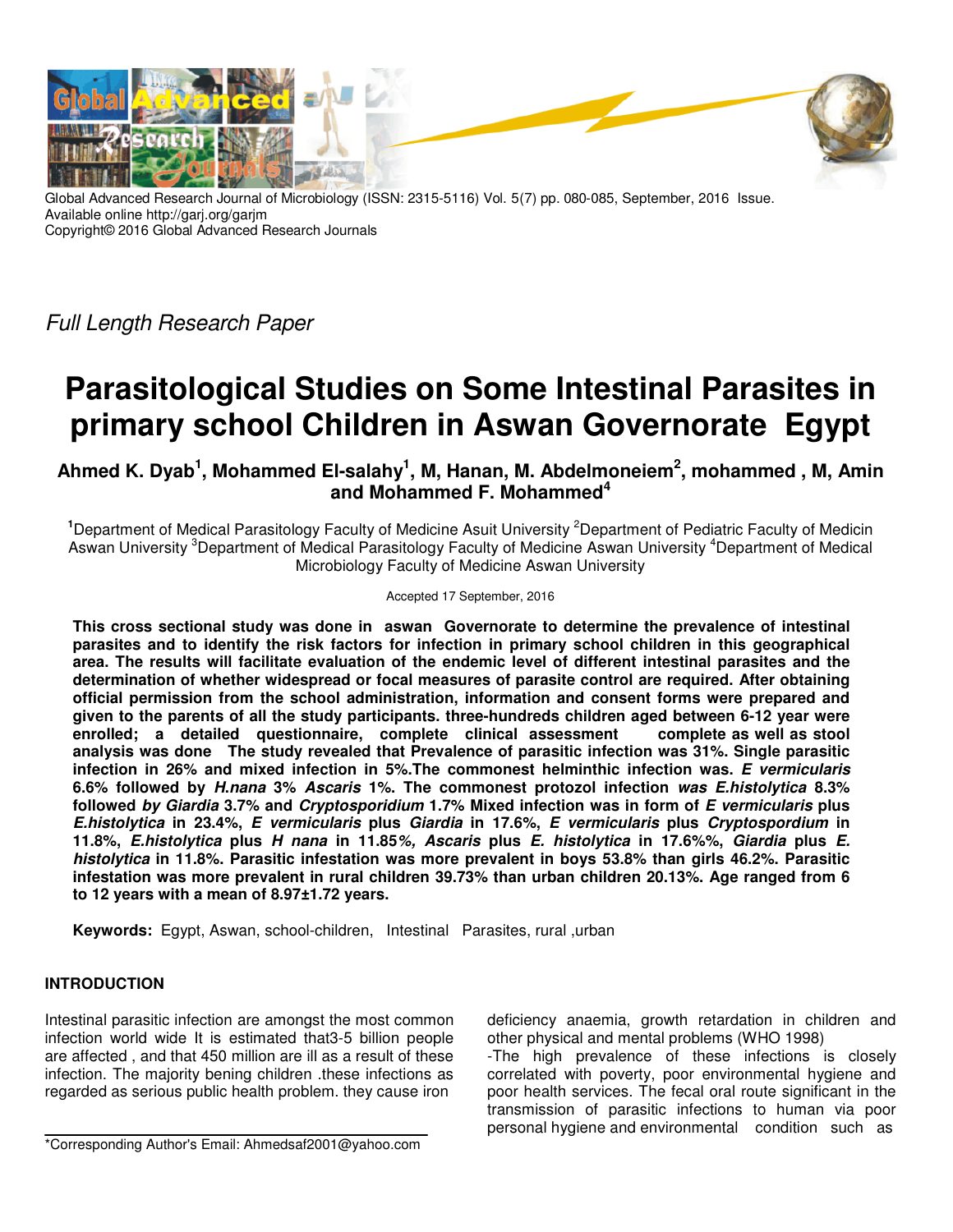contaminated soil and water sources Nxasona et al,. ( 2013).

- it is important to measure their prevalence and identify the predisposing factors to infection as the first step for monitoring the progress of control efforts and for formulation of future intervention strategies (Hassan, 1994.)

-Due to lack of available studies on the intestinal parasitic infection in children in Aswan Governorate, the present study is planned to monitor the intestinal parasitic infection among urban and rural primary school children in Aswan Governorate.

## **Subjects, Materials and Methods**

This is a descriptive study carried out in Aswan Governorate during the period from October 2015 to March 2016.School children in four governmental primary schools in Aswan Governorate from both urban and rural . Random sample consist from Three hundred (300) child were included in the study. Their ages arranged from 6 to 12 years. One hundred and seventy (170) of them were males and one hundred and thirty (130) were females. An initial visit was carried out to each school. The aim of the study was discussed with the personnel in change. A consent was taken from ministry of education and from national security office. Every child was subjected to a questionnaire about symptoms and signs suggestive of parasitic infection. The children were subjected to Careful history taking with special stress on symptoms suggestive of parasitic infection. General and/abdominal examination. as well as Stool examination by: Direct smear method Garcia and Bruckner, (1988)., ,Formol –ether concenteration technique Ritchie, (1948).,Special stains for diagnosis of intestinal protozoa, Modified Ziehl-Neelsen staining Casemore et al., (1985).,Kato-Katz technique (cellophane fecal thick smear) Katz et al., (1972). And Adhesive: cellophane tape .Jacobs(1942); Peri anal swab was done for those who gave history of perianal itching..The statistical analyses of the results were computed by means of a statistical analysis software package "Microstat", copyright of Ecosoft Inc. Data was collected, tabulated and statistically analyzed with SPSS version 9 statistical program comparison between studied groups was done using chi-square test (X2) at 5% level of significance. Chi-square test To test the significance of difference between frequency of different observation , chi square test was used

### **RESULTS AND DISCUSSION**

In the present study, we aimed to determine the prevalence of intestinal parasites in Aswan Governorate. After obtaining official permission from the ministry of education and from national security office..In our study the

prevalence of intestinal parasites in children between (6- 12) years living in Aswan town, Aswan Governorate was 30%. This was in agreement with Ibrahim (2011) who reported that the prevalence of parasitic infection among Egyptian school children in El- Minia Governorate village in upper Egypt was 29.3%., and to Hassanin et al(2014) who reported that the prevalence of parasitic infection among school children in Zifta City Gharbia Governorate was 31% and to Attia. (2004). Who reported that prevalence of parasitic infection among school children in Tala City Menoifya Governorate was 28.20. However our result was less than that reported in El- Morsy et al.,( 2007) who reported that prevalence of parasitic infection among school children in Sohag Governorate were 60.20% in urban area and 88.5% in rural area and to Hegazy et al., (2014) who reported that prevalence of parasitic infection among school children in Damanhur City were 51.8% and less than that reported in Omran et al., (2013) who reported that prevalence of parasitic infection among school children in Zewan Shorqia village Sohag Governorate was 55%.

In the present work age ranged from (6 to 12 years) with mean of (8.97±1.72) this agrees with Quinhui et al.,( 2006) who reported that, the school children had average age of  $(8.2 + 1.4)$  and to (Karim., et al., (2013) who reported that mean age was  $(7.45 \pm 0.87)$  years. And disagree with Okayay et al., (2004) reported that mean age was  $(10.51 \pm 1)$ 2.33) for boys and (10.34± 2.77) for girls, and both age are higher than that reported in the present worn. This may be due to different inclusion criteria and different sample size. As regards distributions of intestinal parasites in studied children regarding to age, we found that E.histolytica, Giardia and mixed infection (27.90%, 13.95 and 27.90%) respectively. More in older ages compared to younger ages (27.6%, 10.63% and 10.63) and (H.nana, Ascaris lumbericoids, E.vermicularis and cryptosporidium) more in younger ages (12.76%, 4.25%, 27.65 and 6.38%) respectively compared to older ages (6.9%, 2.32%, 16.27% and 4.65%).This agree with **Abd El -Aziz** et al., (2012) who reported that E. histolytic occurred in older and E vermicularis occurred in younger ages.

And disagree with Amuta et al., (2009) who reported no significance difference in infection rate between age groups as helminthes infection recorded among all age groups.

As regards sex distribution, our finding revealed that males were more & susceptible to infection (15.66) than females (14.33) this finding is in agreement with Amuta et al., (2009) who reported that infection was more in male children (53.33) than females (46.66%), and to Al Hindin ( 2002) who reported higher prevalence of infection among male (48%) as compared to (27.8%) in females, and to Hegazy et al., (2014) who reported that prevalence of infection among male (52.1%) as compared to (47.9%) in females . And to Omran et al.,( 2013) who reported parasitic infection in male was (59.38) in compared to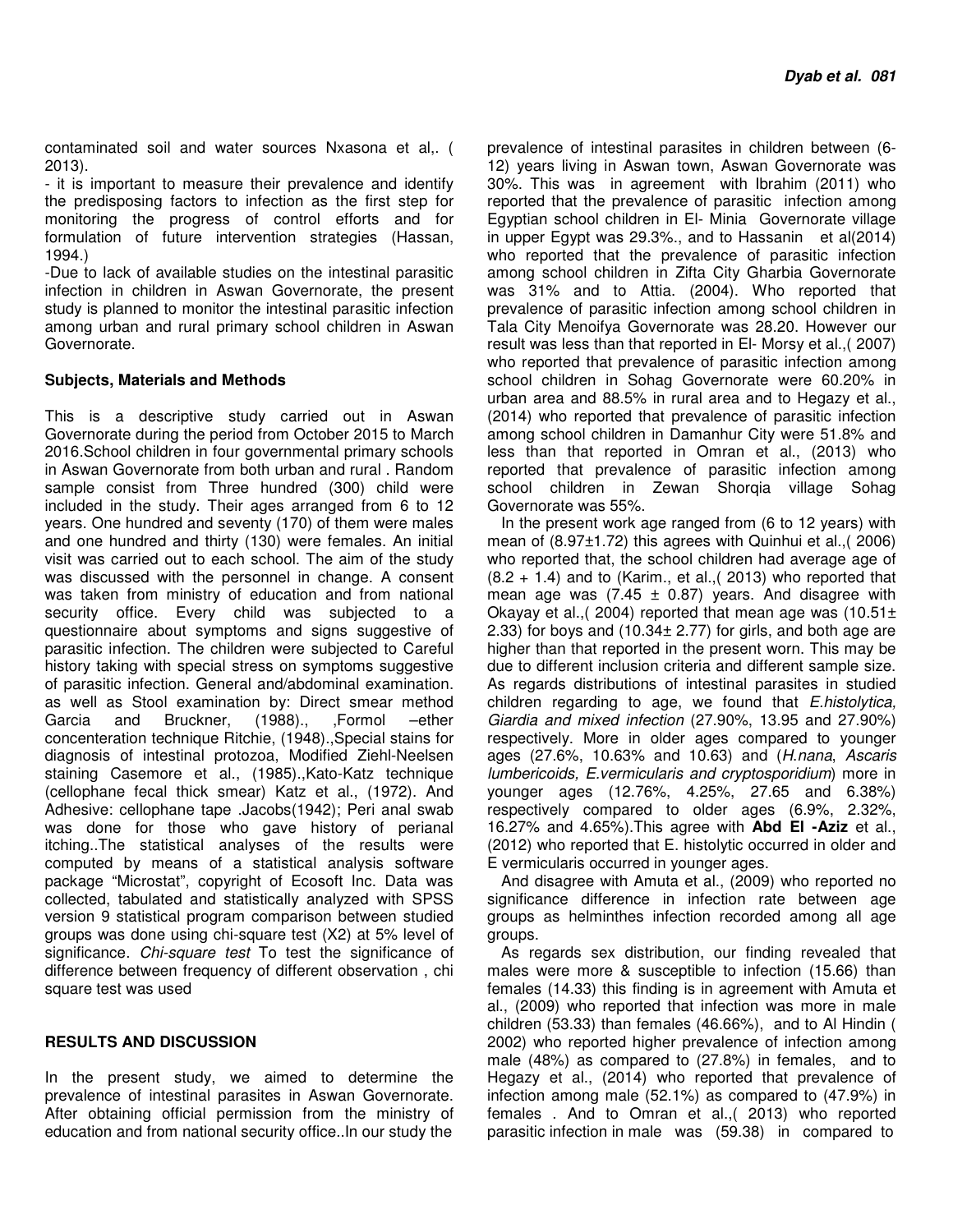#### **Table 1:** Prevalence of intestinal parasites among studied children

|              | No  | %    |
|--------------|-----|------|
| Infected     | 90  | 30   |
| Non Infected | 210 | 70   |
| Total        | 300 | 100% |

 **Table 2:** Frequency of different intestinal parasites among school children

|                                     | No (300) | $\%$ |
|-------------------------------------|----------|------|
| E.vermicularis                      | 20       | 6.6% |
| Ascaris lumbercoids                 | 3        |      |
| H. nana                             | 9        | 3    |
| <b>Mixed infection</b>              | 17       | 5.6  |
| E. vermicularis $+ E$ . histolytic  | 4        | 1.3  |
| E. vermicularis + Giardia           | 3        |      |
| $E.$ vermicularis + cryptosporidium | 2        | 0.6  |
| E. vermicularis + giardia           | 2        | 0.6  |
| E. vermicularis $+ E$ . histolytic  | 2        | 0.6  |
| E. vermicularis $+ E$ . histolytic  | 3        |      |
| E. histolytica                      | 25       | 8.3  |
| Giardia lamblia                     | 11       | 3.7  |
| Cryptosporidium                     | 5        | 1.7  |

#### **Table 3:** Pattern of mixed parasitic infection

| Mixed infection                    | No (17) | %    |
|------------------------------------|---------|------|
| $E.$ vermicularis + E. histolytica |         | 23.4 |
| E. vermicularis + Giardia          | з       | 17.6 |
| E. vermicularis + cryptosporidium  | ິ       | 11.8 |
| $E.$ histolytica + giardia         |         | 11.8 |
| H. nana + E. histolytica           | റ       | 11.8 |
| Ascaris $+ E$ . histolytica        |         | 17.6 |

 **Table 4:** Incidence of single and mixed parasitic infection among studied children

|        | No      | %    |
|--------|---------|------|
| Single | 70<br>J | 24.2 |
| Mixed  | –       | 5.6  |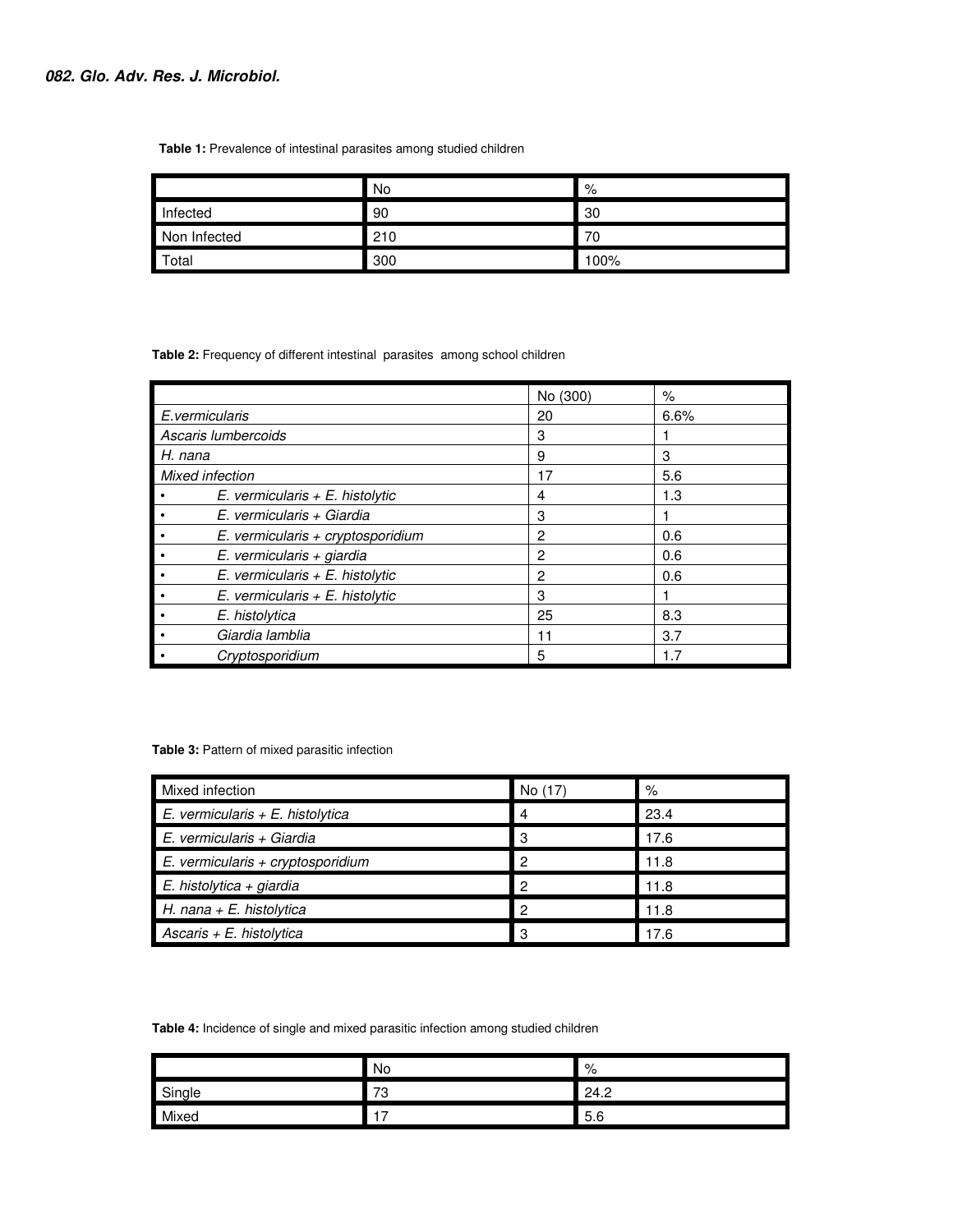|                     | Infected $(n=90)$ |      | infected<br>Non<br>$(n=210)$ |      | Total |      | Chi-square test |             |
|---------------------|-------------------|------|------------------------------|------|-------|------|-----------------|-------------|
|                     | no                | %    | No                           | %    | no    | %    | $X^2$           | P. value    |
| Reccurent Abd. pain | 63                | 70.0 | 20                           | 9.5  | 83    | 27.6 | 10.6            | $< 0.001**$ |
| Vomiting            | 3                 | 3.3  | $\mathbf 0$                  | 0.5  | 0.0   |      | 2.03            | $0.043*$    |
| Diarrhea            | 30                | 33.3 | $\overline{4}$               | 1.9  | 134   | 11.3 | 7.7             | $< 0.001**$ |
| Pallor              | 50                | 55.5 | 22                           | 10.4 | 72    | 24   | 8.2             | $< 0.001**$ |
| Perineal itching    | 30                | 33.3 | -3                           | 1.4  | 33    | 11   | 7.9             | $< 0.001**$ |

 **Table 5:** Clinical symptoms and signs among infected and non infected children

\* Statistically significant difference (p<0.05)

\*\* Statistically significant difference (p<0.01)

 **Table 6:** Distribution of intestinal parasites in infected children regarding to sex

|                 | Males $N = 47$ | Female N= 43 | Both (90)  | P. value |
|-----------------|----------------|--------------|------------|----------|
| E.histolytica   | 10 (21.2%)     | 15 (34.88)   | 25 (27.7%) | 0.228    |
| Giardia         | 8 (17.02%)     | 3(6.9%)      | 12 (13%)   | 0.258    |
| H. nana         | 6(12.67)       | 3(6.9%)      | $9(10\%)$  | 0.574    |
| Ascaris         | 2(4.25)        | 1(2.3)       | 3(3.3)     | 0.937    |
| Cryptosporidum  | 2(4.25)        | 3(6.9)       | 5(5.5)     | 0.918    |
| E.vermicularis  | 8(17.02)       | 12 (27.90)   | 20(22)     | 0.324    |
| Mixed infection | (23.40)        | 6(13.95)     | 17 (18.8)  | 0.382    |

 **Table 7:** Distribution of intestinal parasite in infected children regarding to Age

|                     | 6-9 years<br>$N = 47$ |       | 9-12 years<br>$N = 43$ | P. value |       |
|---------------------|-----------------------|-------|------------------------|----------|-------|
|                     | No.                   | $\%$  | No.                    | %        |       |
| E. histolytica      | 13                    | 27.65 | 12                     | 27.90    | 0.834 |
| Giardia lamblia     | 5                     | 10.63 | 6                      | 13.95    | 0.875 |
| H.nana              | 6                     | 12.76 | 3                      | 6.97     | 0.574 |
| Ascaris lumbercoids | 2                     | 4.255 |                        | 2.32     | 0.937 |
| E.vermcularis       | 13                    | 27.65 |                        | 16.27    | 0.297 |
| Cryptosporidium     | 3                     | 6.38  | 2                      | 4.65     | 0.918 |
| Mixed infection     | 5                     | 10.63 | 12                     | 27.90    | 0.069 |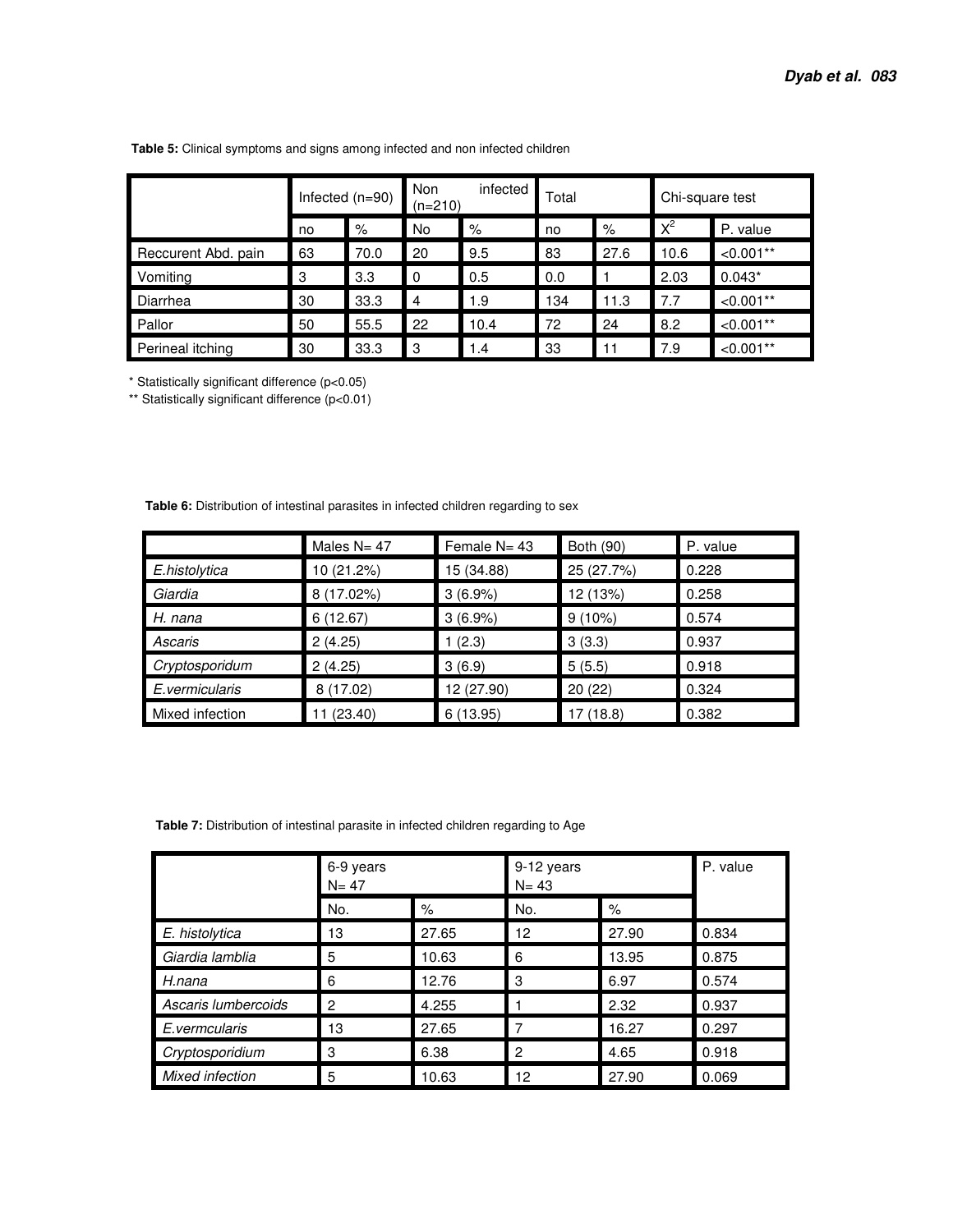|                 | Rural ( $N = 60$ ) |      | Urban $(N=30)$ |      | Total $(N = 90)$ |      | P. value |
|-----------------|--------------------|------|----------------|------|------------------|------|----------|
|                 | No.                | %    | No.            | %    | No.              | %    |          |
| E.histolytica   | 17                 | 28.2 | 8              | 26.7 | 25               | 27.8 | 0.934    |
| Giardia         | 8                  | 13.3 | 3              | 10.0 | 11               | 12.2 | 0.909    |
| H.nana          | 5                  | 8.3  | 4              | 13.3 | 9                | 10.0 | 0.709    |
| Ascaris         | $\overline{2}$     | 3.3  |                | 3.3  | 3                | 3.3  | 0.533    |
| E.vermicularis  | 13                 | 21.7 | 7              | 23.3 | 20               | 22.2 | 0.928    |
| Cryptospordium  | 3                  | 5.0  | 2              | 6.6  | 5                | 5.6  | 0.871    |
| Mixed infection | 12                 | 20.0 | 5              | 16.7 | 17               | 18.9 | 0.924    |

 **Table 8:** Rural and urban distribution of intestinal parasites in infected children

(51.38) in females. And to Ulukanligil and Seyrek ( 2004) showed more affection of males (57.2%) than girls (42.7%). The difference be attributed a activity of males than females. But this result is not in agreement with ( Nimri and Megdam., 2004).Who suggested that the low immunity of females may account for higher prevalence in male than females.

As regards the distribution of intestinal parasites in studied children regarding to sex, 1-we found that females were more affected with (E. histolytica, E. vermiculoris and cryptosporidium) (34.88, 27.90 and 6.9%) respectively than males (21.2%, 17.02 and 4.25%) while male were more affected with Giardia, H.nana, Ascaris lumbericoids and mixed infection (17.02, 12.76, 4.25 and 23.40) respectively than females (6.9%, 6.9% 2.3% and 13.95%) with no significant difference.These results were in agreement with Hassanein et al., (2014) who reported that infection with (E. histolytica, E.vernicularis) more in females (25.6%, 23.9%) respectively than males (17%, 23%).While males were more affected with giardia, H.nana and mixed infection (21%, 9% and 21%) respectively than females (14%, 8.1 and 10.50%).This results is in agreement with Amira et al., (2012) who reported that infection with E. histolytica was higher in females than males. And to Oluwafemi, (2003) who reported that infection with E.histolytica was higher in females than male.

As regards residence, we found that the majority of infected children were living in rular areas (60%) with significance difference (P. Value). This results in agreement with Hassanein et al., (2014) who reported that prevalence of parasitic infection in rural area was 66.1% and in urban area was 33.6% and to Fernadez et al., (2002) who reported that highest prevalence of parasitic infection 91% in school children was reported in rural areas in south india and to Hany et al., (2006) who reported that the prevalence of parasitic infections among rural children was found significantly higher than that or urban children (89% and 58% respectively. This may be due to in rural communities in Egypt, human faeces are often used as

agricultural fertilizer and warm climate, humid atmosphere, muddy nature of soil and consumption of large quantities of raw vegetables, without washing. Also, there is no central sewage disposal system or home aseptic tanks and even if water is used for drinking and coming in some village, water from Nile is commonly used for washing, bathing and these sociocultural habits are difficult to be changed all factors helps in transmission of parasitic infection. On international level Egger et al.,( 1990) reported a high prevalence of parasitic infection among rural children in Thailand. This could be explained by similarity of sanitary and hygienic condition in both Egypt and Thailand.

### **CONCLUSIONS**

Intestinal parasitic infection is an important public health problem in students between 6-12years living in Aswan City, Aswan Governorate with Prevalence rate (31.0%).Rural residence was significant association with parasitic infection. Both sexes were affected and males were more affected with Giardia, H.nana. Ascaris and mixed infection while females more affected with E.histolytica, E.vermicularis and Crtyptosporidium. Mean age of parasitic infection was (8.97±1.72)The most common type of parasitic infection was E.histolytica and the least one was Ascaris.Raising awareness about parasitic disease has very important effect in decrease prevalence of parasitic infection.

### **REFERENCES**

- Abd El -Aziz Z, Al. Rawhaa A, Neveen T, Maysaa A (2012): Impact of Intestinal Helminthiases On The Nutritional Status Of Primary –School Children In Qualiobia. MSc Department of PEDIATRICS Faculty of Medicine Benha University.
- AL. Hindi Al (2002): Prevalence of some intestinal parasites among school children in dear El.balah town, Gaza , Palastine Annals of Saudi medicine ,vol 3-4 p 273-275.